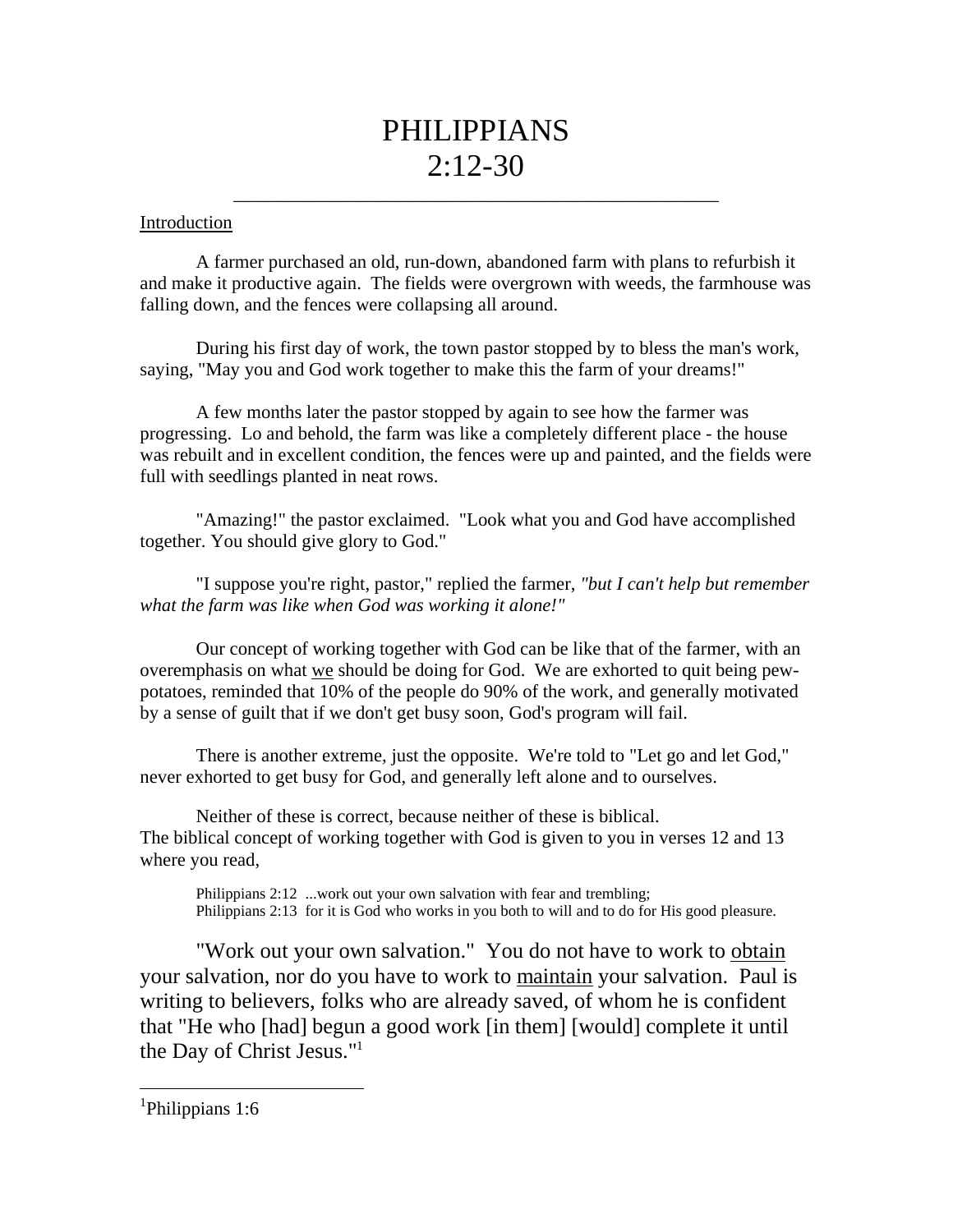If you don't work to obtain or to maintain your salvation, then what does "work out your salvation" mean?

The word for "work" means *to work to full completion*, such as working out a problem in mathematics. It is used in Greek literature and language to describe a farmer working a field or a miner working a mine. The farmer works to get the greatest harvest possible; the miner works to get out of the mine all the valuable ore possible. Apply that to your life as a believer! Like a field or a mine, your life has great potential. The potential God wants you to achieve is Christlikeness, "to be conformed into the image of His Son."2 Your life has tremendous potential, like a field or a mine, and you should work to realize that potential.

*And you're not working alone!* When verse 13 says that God "works in you," a different Greek word for work is used. It is the word *energeo*, from which we get our English word *energy*. God *energizes* you, working effectively in you, to insure you of success in your working to becoming more like Jesus. God works *in* you, and you work *out* by responding with obedience and faith to the divine provisions which your experience of salvation affords you.

How does this all work out in your practical, everyday living? Your life is unique, but some examples might help. Paul gives you three examples of believers who worked out their salvation by responding in obedience and faith in the situations they found themselves in: himself, Timothy, and Epaphroditus. Each of them teaches you something about working out your salvation:

> #1 You Work Out Your Salvation By Being Poured-Out As A Sacrifice (v12-18)

#2 You Work Out Your Salvation By Being Proven As A Servant (v19-24)

#3 You Work Out Your Salvation

<sup>2</sup>Romans 8:29

l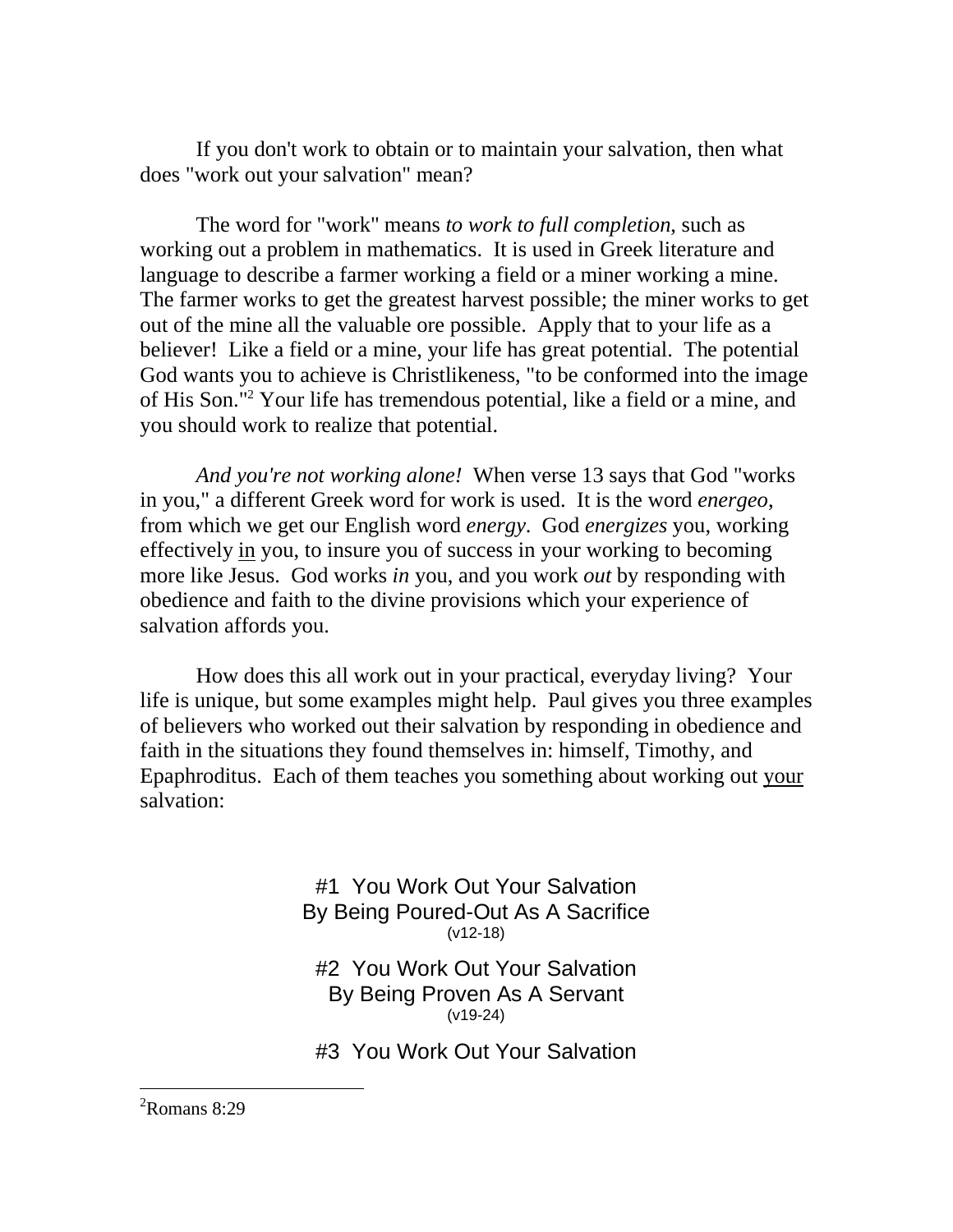#### By Being Precious In Your Sickness (v25-30) {  $\{$   $\}$

## #1 You Work Out Your Salvation By Being Poured-Out As A Sacrifice (v12-18)

As you may recall from our previous studies, there were problems in the church at Philippi. The believers were not getting along with one another. As bad as that was for the fellowship, it was worse because unbelievers were being negatively affected. Before giving the Philippians good examples to follow, he reminded them of their own bad example in verses 14 through 16:

Philippians 2:14 Do all things without complaining and disputing,

Philippians 2:15 that you may become blameless and harmless, children of God without fault in the midst of a crooked and perverse generation, among whom you shine as lights in the world,

Philippians 2:16 holding fast the word of life, so that I may rejoice in the day of Christ that I have not run in vain or labored in vain.

You don't have to "work out your salvation"; it's your choice. You can be satisfied with your salvation as fire insurance! But those who are not working usually stagnate; those not making progress tend to regress. Fields that are not worked yield weeds; mines that are not worked cave-in on themselves. And the effect is seen not only in the church, but outside the church, by unbelievers.

It is your great joy to "hold fast the word of life" to a lost world. The phrase "hold fast" would be used of offering wine to a guest at dinner - a sign of joyful feasting and fellowship. But no one wants to come over and watch you argue! The "complaining" and "disputing" that were going on in the church was hindering their testimony. Paul was encouraging the believers to stand out from the unsaved - to "shine as lights in the world," drawing men and women from their darkness.

Paul was constantly mindful of the "Day of Christ," which is a reference to the Rapture and the Reward Seat of Jesus immediately following the Rapture. Paul anticipated great "rejoicing" in that Day at the ministry of the Philippians in reaching their world for Jesus. When he speaks of running in vain or laboring in vain it's a reminder that our lives will be evaluated for their effectiveness. You don't have to "work out your salvation"; it's your choice. But you ought to do so, with "fear and trembling" in anticipation of the gaze of your Lord upon you.

Having examined their bad example, he gives them three good examples beginning in verses 17 and 18 with himself.

Philippians 2:17 Yes, and if I am being poured out as a drink offering on the sacrifice and service of your faith, I am glad and rejoice with you all.

Philippians 2:18 For the same reason you also be glad and rejoice with me.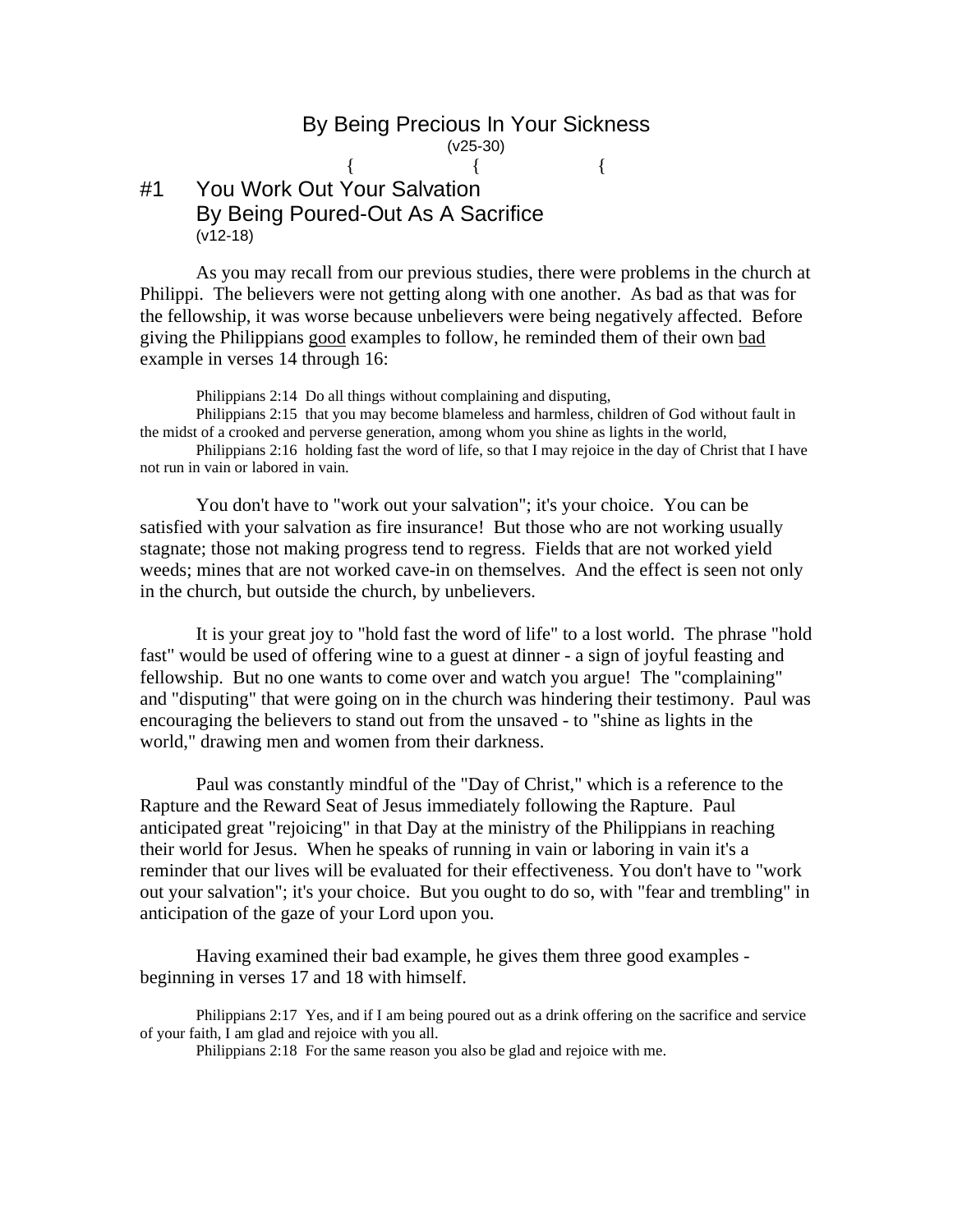In the Old Testament, the priests, when they offered sacrifices to God on behalf of the people, would sometimes pour wine on the sacrifice. Wine is symbolic of joy and exhilaration. The pouring of wine taught that sacrifice was the key to joy!

Paul saw the Philippians as his offering to God and his own poured out life as an added drink offering. Perhaps he was referring to the possibility of his martyrdom at the hands of Nero - of the pouring out, literally, of his blood for the sake of the gospel.

Whatever his specific reference, this much is clear: A Christian who is working out his or her salvation understands that sacrificial living is the key to joy and offers themselves wholly to God in obedience and faith.

This pouring out of yourself doesn't require that you be a minister or a missionary. It can, and should, occur right where you are! In your marriage... In your employment... In your neighborhood... In your school...

Let's say you are having marriage problems. Paul would say to you, *"Work it out!"* Draw upon the power and provision that accompany your experience of salvation like the Word of God and prayer. Then offer your marriage to God, and yourself a drink offering to God. Pour yourself out by loving your spouse in a way that is pleasing to God.

Can't do it? **Yes, you can** - because it is God who works in you both to will and to do of His good pleasure! You discover His will through the word and prayer; you respond in obedience and faith to be pleasing to God. That's the idea; that's how you work out your own salvation.

Turning to the example of Timothy, you see that

### #2 You Work Out Your Salvation By Being Proven As A Servant (v19-24)

Philippians 2:19 But I trust in the Lord Jesus to send Timothy to you shortly, that I also may be encouraged when I know your state.

Philippians 2:20 For I have no one like-minded, who will sincerely care for your state.

Philippians 2:21 For all seek their own, not the things which are of Christ Jesus.

Philippians 2:22 But you know his proven character, that as a son with his father he served with me in the gospel.

Philippians 2:23 Therefore I hope to send him at once, as soon as I see how it goes with me. Philippians 2:24 But I trust in the Lord that I myself shall also come shortly.

Paul probably met Timothy on his first missionary journey, at which time, perhaps, the young man was converted. Apparently Timothy's mother and grandmother had been converted first. He was the son of a Jewish mother and a Gentile father, but Paul always considered him his own "dearly beloved son" in the faith. While on his second missionary journey, Paul enlisted Timothy as one of his fellow travelers and fellowlaborers.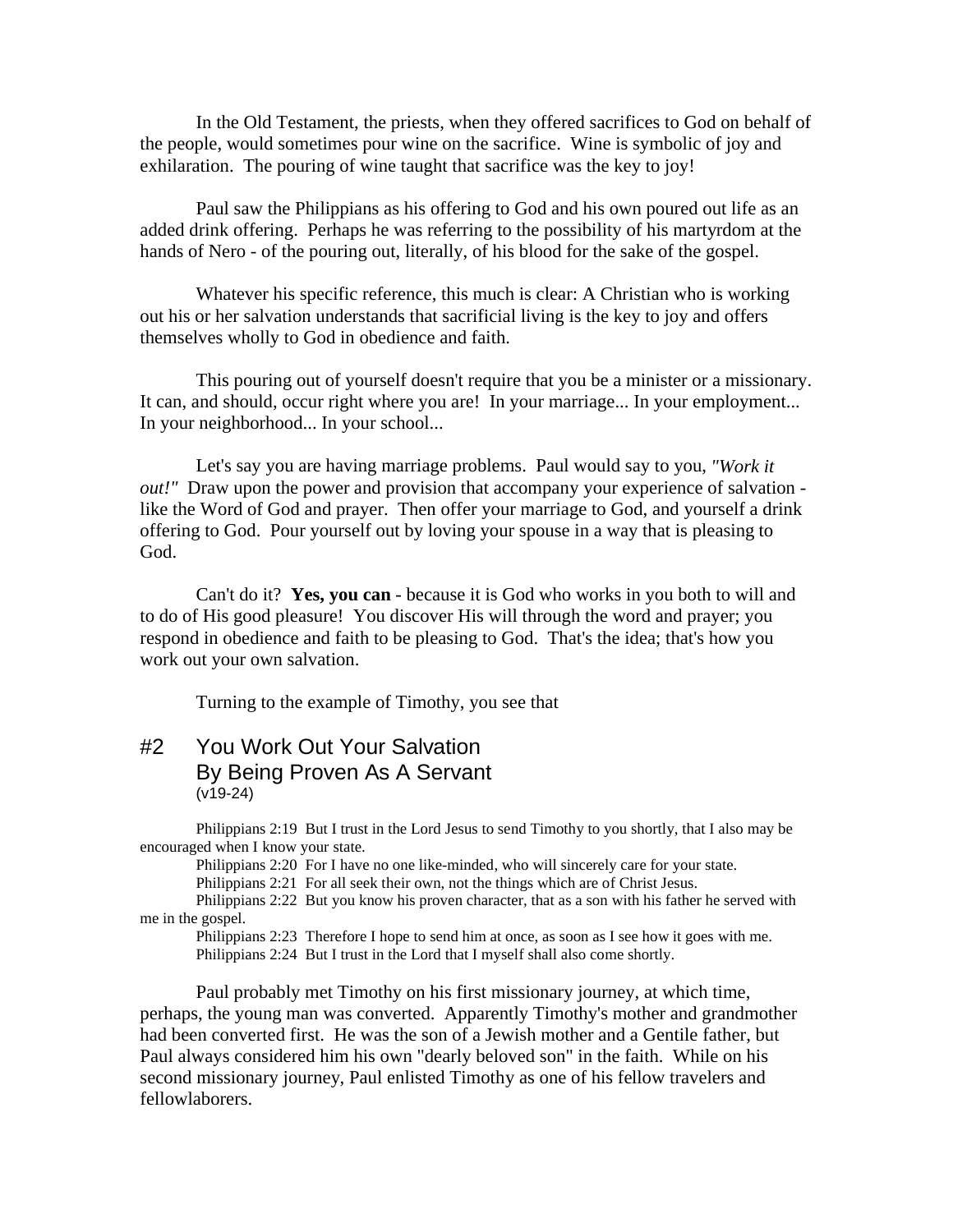The emphasis in these verses is on Timothy's service. Paul says, in verse 22, "he served with me in the gospel. What's more, his service was "proven." The word "proven" means *tested*. Timothy was a tested, proven servant. He could be counted on.

Not everyone could be counted on. In fact, Paul says that none of the believers in Rome could be counted on to be sent to Philippi and help the believers there! They were "all seeking their own, and not the things of God."

Not everyone can be counted on today, either:

=Sometimes there are no volunteers...

=Sometimes the volunteers that there are can't be counted on...

=Sometimes the volunteers that can be counted on are seeking something for themselves, and not for the kingdom of God...

*Your* service will be tested. Will you volunteer? Will you be faithful when you do volunteer? Will you submit to leadership and seek the things of God?

God is working in you to answer *"Yes!"* to each of these questions! It's up to you to work out the details, depending upon His power to do so.

Turning to the example of Epaphroditus you see that

## #3 You Work Out Your Salvation By Being Precious In Your Sickness (v25-30)

Philippians 2:25 Yet I considered it necessary to send to you Epaphroditus, my brother, fellow worker, and fellow soldier, but your messenger and the one who ministered to my need;

Philippians 2:26 since he was longing for you all, and was distressed because you had heard that he was sick.

Philippians 2:27 For indeed he was sick almost unto death; but God had mercy on him, and not only on him but on me also, lest I should have sorrow upon sorrow.

Philippians 2:28 Therefore I sent him the more eagerly, that when you see him again you may rejoice, and I may be less sorrowful.

Philippians 2:29 Receive him therefore in the Lord with all gladness, and hold such men in esteem;

Philippians 2:30 because for the work of Christ he came close to death, not regarding his life, to supply what was lacking in your service toward me.

Epaphroditus had traveled to Rome from Philippi to deliver the church's financial gift to the imprisoned apostle. The indication is that his near fatal illness was not caused by his coming, but that it was greatly aggravated in its severity by the trip he took. He had recovered and now Paul was sending him back with this letter.

Notice two things about Epaphroditus in his sickness:

=First, in verse 26, you learn that he was concerned far more for the spiritual health of the believers at Philippi than he was for his own physical health.